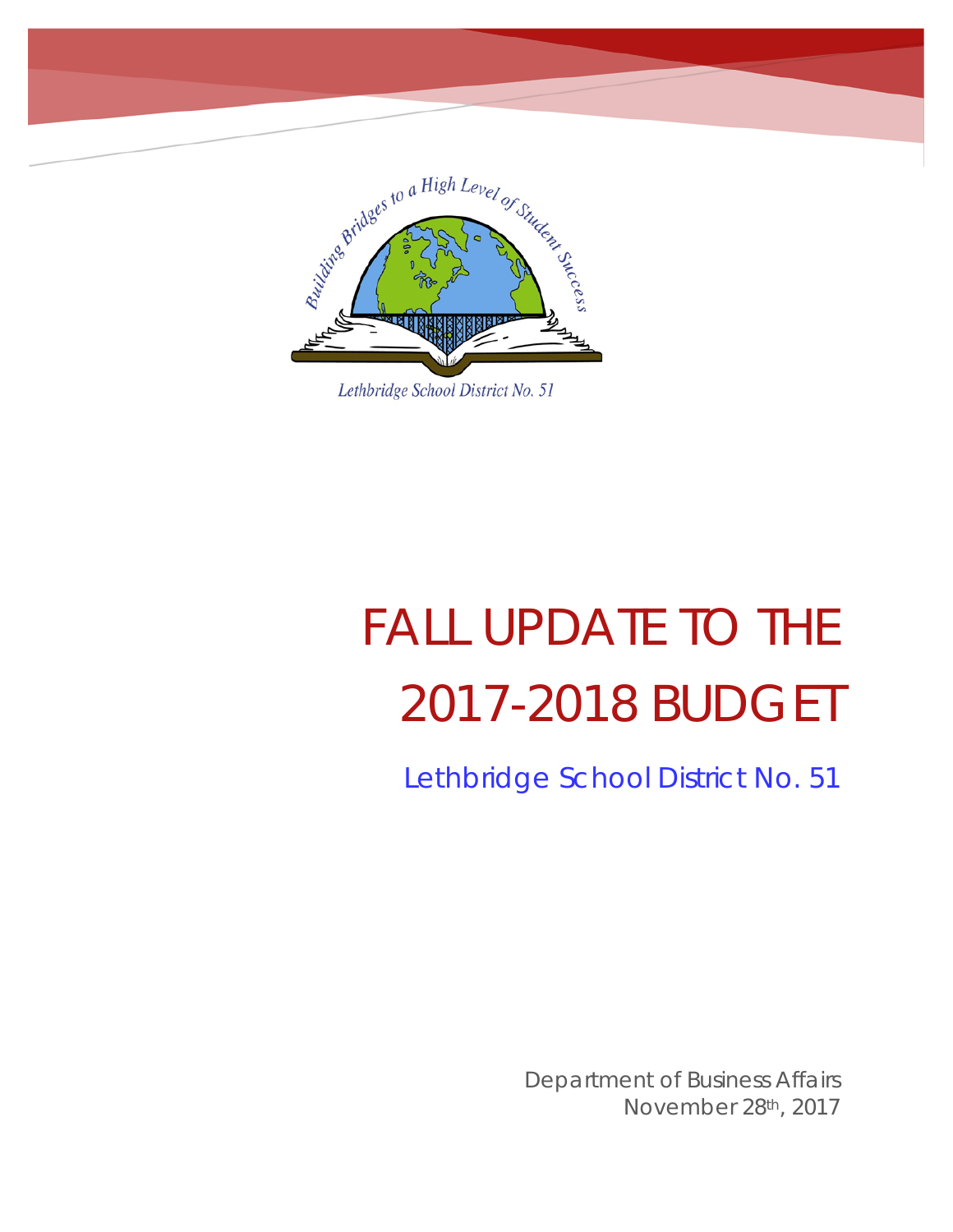

# Fall Update to the 2017-2018 Budget

What has changed since the legally adopted budget in the spring?

#### Revenues

#### **Government of Alberta**

Government of Alberta revenue increase mainly consists of the following:

- Increased enrolment \$651,000 (enrolment increased .93% over budget projections from 11,170 students to 11,247 students)
- Increase in overall differential funding grants of \$465,090. Mainly related to Inclusive Learning grant due to increased ESL and enrolment.
- Increase in Projects/Contract revenue due to \$1.254 million Classroom Improvement Fund, Increase in Regional Collaborative Services Delivery (RCSD) grant and School Nutrition Grant for \$115,000.

#### **Fees**

Decrease in estimated optional fees at some school sites.

#### **Other Sales and Services**

Increase in amount of tuition revenue received from International Students. Increase in the number of students who have paid and committed to attending our district from other countries.

1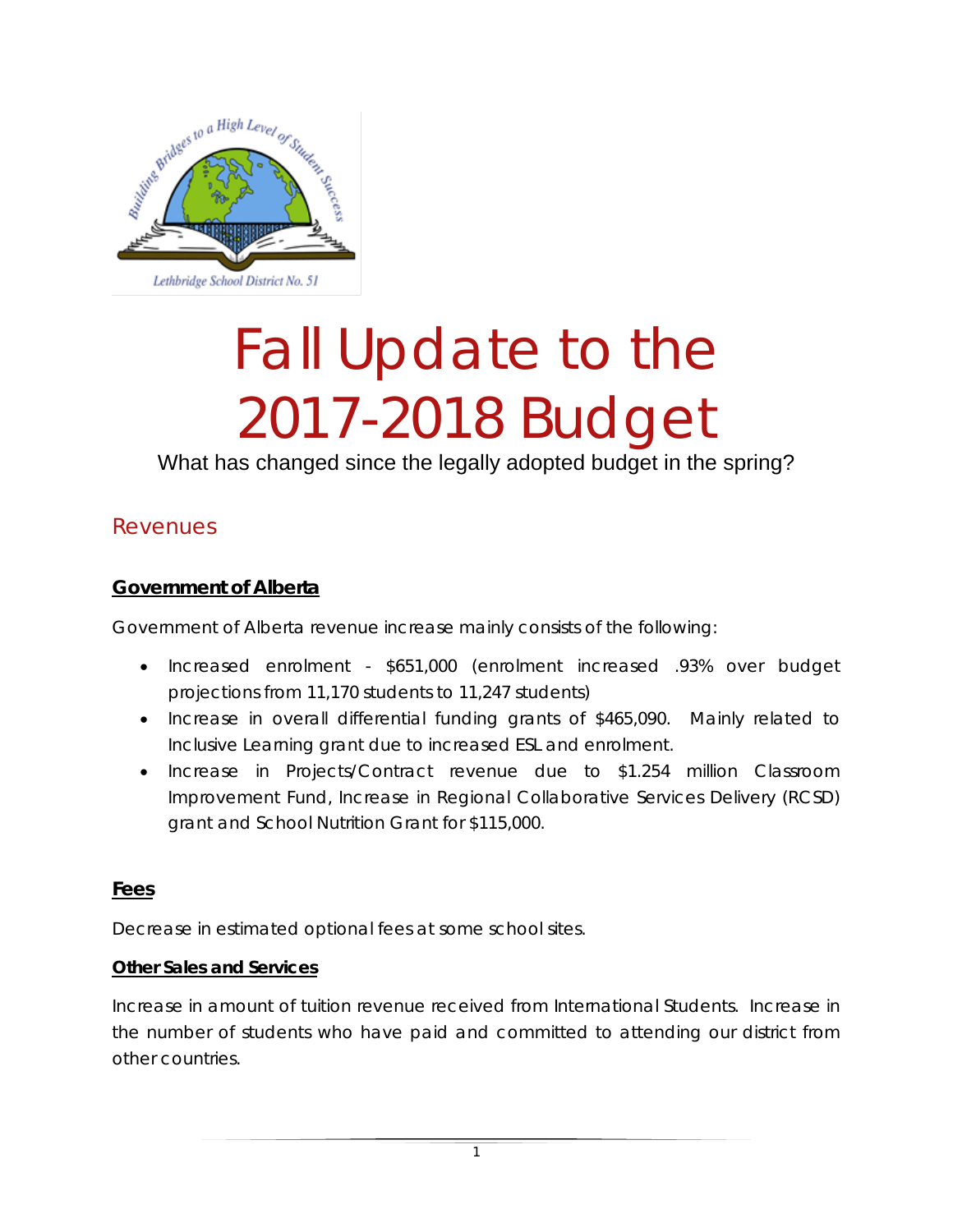# Expenses by Program

#### **Instruction**

Increase in Instruction relates to additional staffing hired from the one-time Classroom Improvement Fund received of \$1.254 million. There are 8.33 FTE teachers and 10.37 FTE Support staff positions hired from the Classroom Improvement Fund. Approximately an additional 10.57 FTE teachers and 11.23 FTE support staff were hired to address enrolment growth and other site needs.

#### **Operations and Maintenance**

Plant Operations and Maintenance expenditures mainly decreased due to a reduction for amortization on school facilities that needs to be recognized. There was an offsetting reduction in revenue recognized for this purposes in Alberta Education Revenues.

#### **Transportation**

No change to budgeted expenditures.

#### **Administration**

Increase in Administration relates to adding an Occupational Health and Safety Officer position.

The administration budget represents 3.18% of the total updated budget, which is below the 3.6% limit prescribed by Alberta Education.

#### **External Services**

External Services represents the costs of the International Services Program. The increase represents the costs associated with additional international students.

#### **Operating Surplus/Deficit**

There is an increase in the operating deficit due to the use of one-time reserve funds in the budget update. Schools and programs, such as Inclusive Education, are utilizing onetime funds to provide services to students.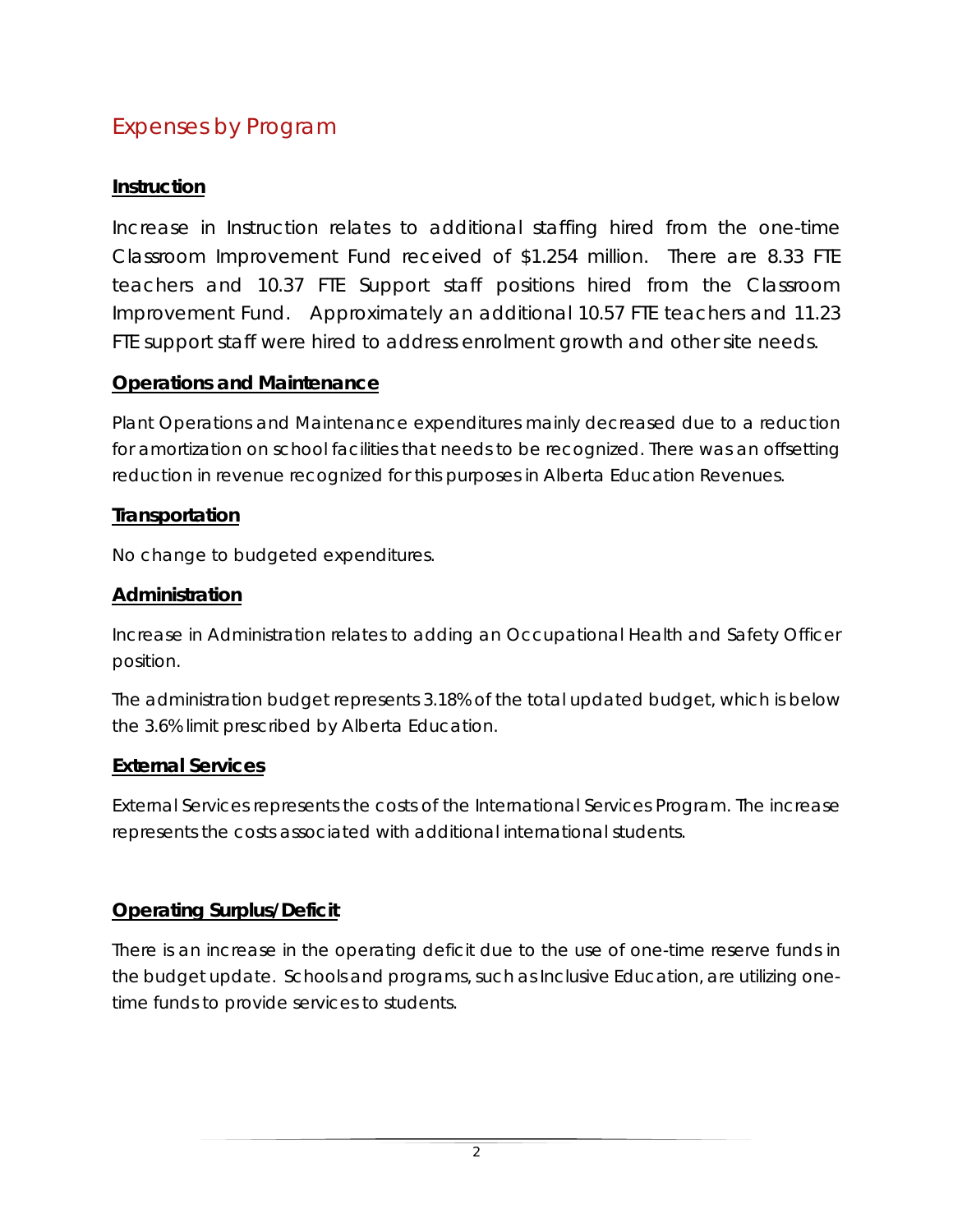# Accumulated Surplus from Operations

The change in the Accumulated Surplus from Operations (AOS) since the spring report is due to a smaller year-end deficit in 2016-2017 than anticipated, which was the result of additional revenues received during the year and average salary costs being lower than anticipated.

AOS will be lower at the end of August 31, 2018 than originally anticipated due to school sites allocating one-time reserves to enhance budget expenditures. One-time reserves have been allocated to be spent on staffing in Inclusive Education, West Lethbridge Middle School startup costs, Elementary literacy assessment, class size support, plant operations and maintenance utility costs due to new facilities and carbon tax levy costs, and school and program based priorities.

Capital Reserves are less than anticipated at August 31, 2017 and August 31, 2018 due to equipment purchases in 2016-2017 funded from capital reserves.

# Expenses by Object

### **Certificated Salaries and Benefits**

This increase represents the hiring of an additional 18.9 FTE teachers, plus an increase in budgeted professional learning costs.

### **Non-certificated Salaries and Benefits**

This increase represents the hiring of an additional 22.8 FTE support staff. This increase is mainly in educational assistant positions.

### **Services, Contracts, and Supplies**

Increase in services, contracts, and supplies relates to the use of one-time funds to replace equipment, furniture, purchase literacy resources, and additional classroom resources and classroom enhancements.